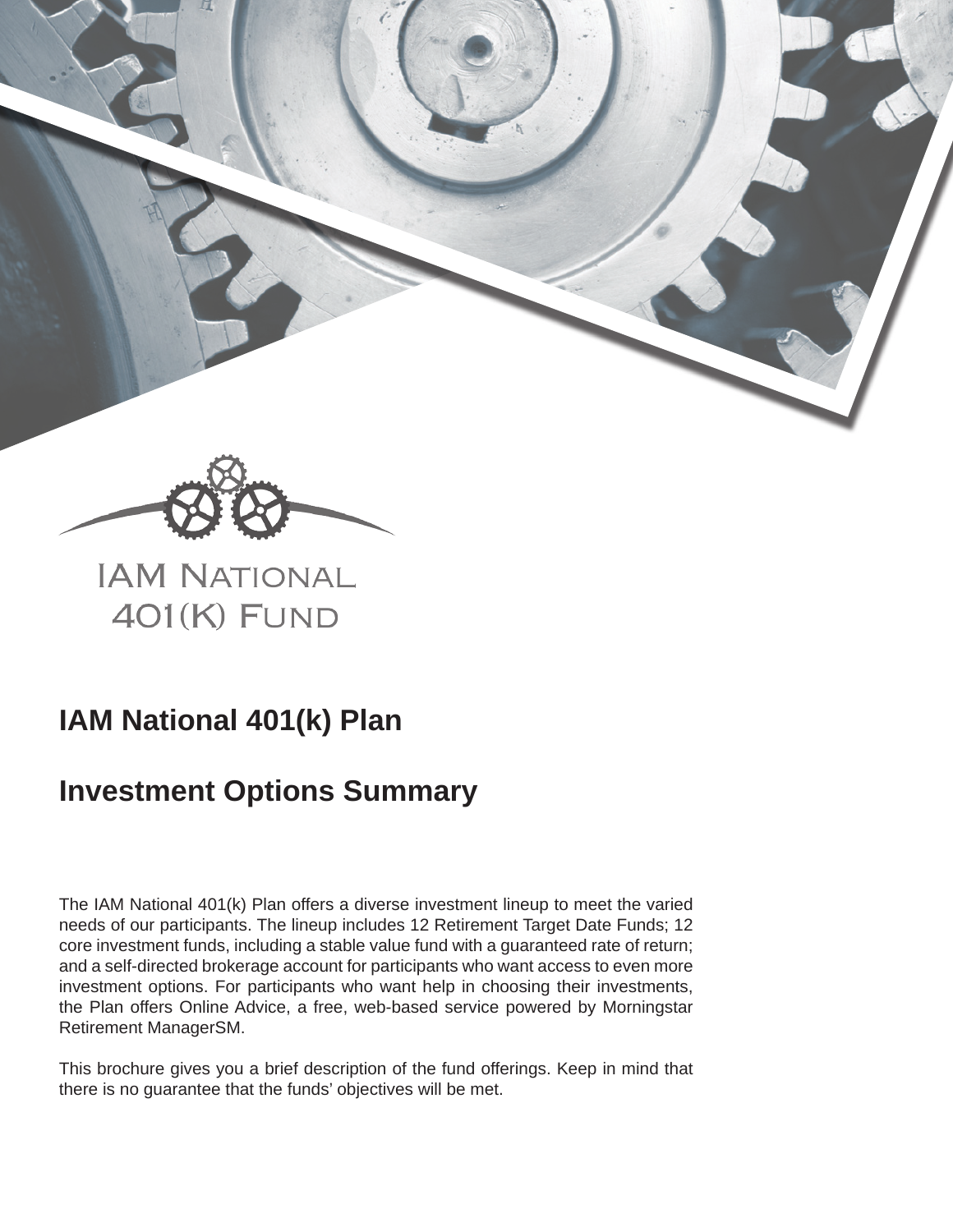# **Retirement Target Date Funds**

# **IAM Vanguard Target Retirement, 2015, 2020, 2025, 2030, 2035, 2040, 2045, 2050, 2055, 2060**

Description/Objective: IAM Vanguard Target Date Funds offer a one-stop investment solution providing broad diversification in a single fund. Simply consider the fund that corresponds with your anticipated retirement year and your savings are allocated among stocks, bonds and money market investments based on a target maturity date. The portfolio's asset allocation mix is gradually shifted over time as your retirement date approaches. That means that a higher portion of assets are invested more aggressively when you are younger and become more conservative as you near retirement automatically reducing risk.

**Investing in Target Date Funds:** The "target date" in a target date fund is the approximate date an investor plans to start withdrawing money. Because target date funds are managed to specific retirement dates, investors may be taking on greater risk if the actual year of retirement differs dramatically from the original estimated date. Target date funds generally shift to a more conservative investment mix over time. While this may help to manage risk, it does not guarantee earnings growth nor is the fund's principal value guaranteed at any time including at the target date. Investors do not have the ability to actively manage the investments within target date funds. The portfolio managers control security selection and asset allocation. Target date funds allocate their investments among multiple asset classes which can include U.S. and foreign equity and fixed income securities.

# **IAM Vanguard Target Retirement Income**

Description/Objective: The investment seeks to provide current income and some capital appreciation. The fund invests in other Vanguard mutual funds according to an asset allocation strategy designed for investors currently in retirement. Its indirect bond holdings are a diversified mix of short-, intermediate-, and long-term U.S. government, U.S. agency, and investmentgrade U.S. corporate bonds; inflation-protected public obligations issued by the U.S. Treasury; mortgage-backed and asset-backed securities; and government, agency, corporate, and securitized investment-grade foreign bonds issued in currencies other than the U.S. dollar.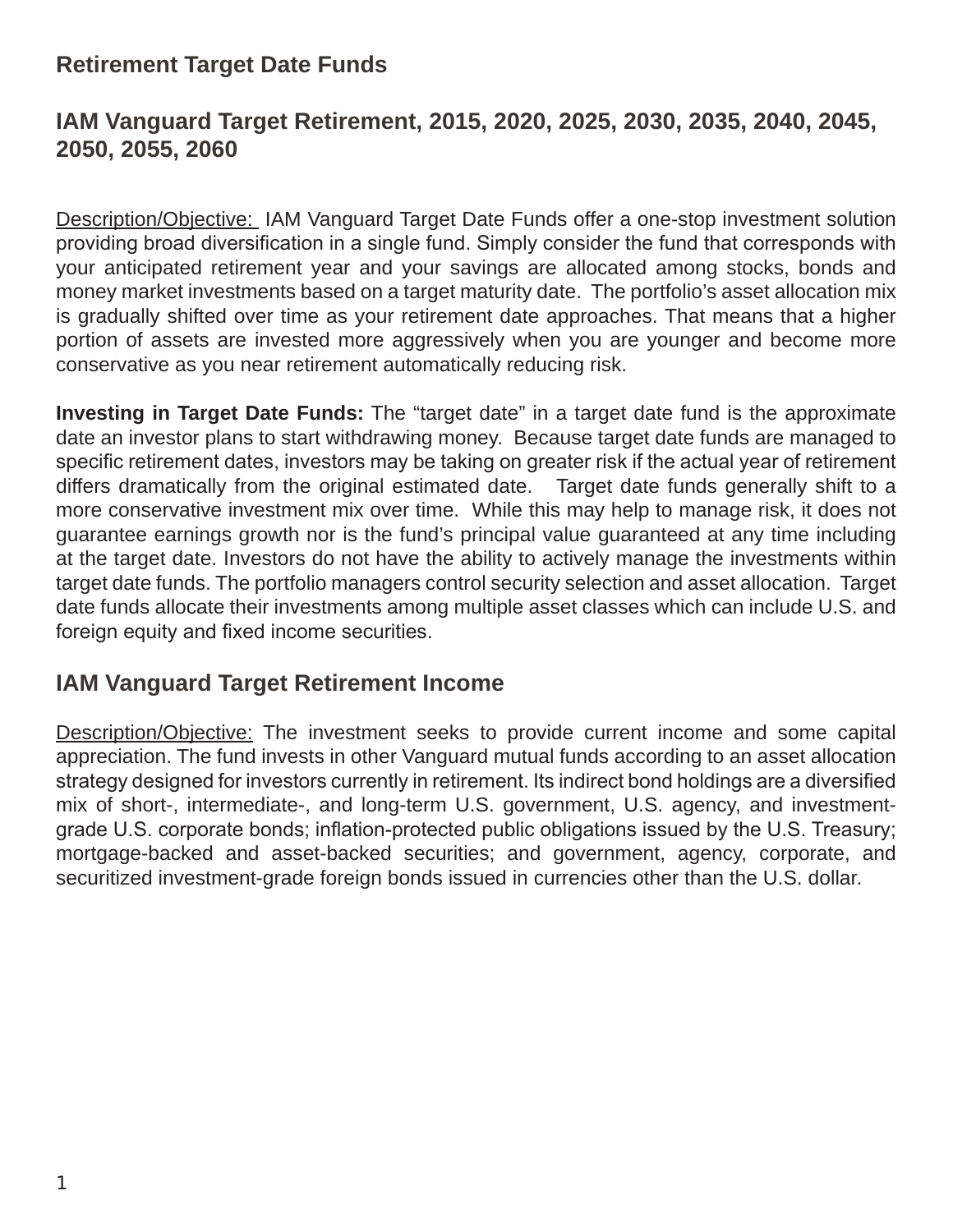## **Core Fund Lineup New York Life Guaranteed Interest Account Fund Category: Stable Value**

Description/Objective: The investment is a stable value product that guarantees principal and accumulated interest. Contributions are directed to a broadly diversified fixed income portfolio within New York Life's general account. The GIA is a general account group annuity contract seeking to provide a low-risk, stable investment option. This is not a mutual fund. The GIA offers participants competitive yields and limited volatility, with a guarantee of principal and accumulated interest.

## **IAM Invesco Endeavor Fund (Class R5) Fund Category: U.S. Mid-Cap Equity Blend**

Description/Objective: The investment seeks long-term growth of capital. The fund invests primarily in equity securities of mid-capitalization issuers. The principal type of equity security in which the fund invests is common stock. The fund may invest up to 10% of its net assets in fixedincome securities such as investment-grade debt securities and longer-term U.S. government securities. It may invest up to 25% of its net assets in securities of foreign issuers.

## **IAM JPMorgan Small Cap Core Fund (Select Shares) Fund Category: U.S. Small Cap Equity Blend**

Description/Objective: The investment seeks capital growth over the long term. Under normal circumstances, the fund invests at least 80% of its assets in equity securities of small cap companies. "Assets" means net assets, plus the amount of borrowings for investment purposes. Small cap companies are companies with market capitalizations equal to those within the universe of Russell 2000 Index at the time of purchase. Russell 2000 Index measures the performance of the 2,000 smallest companies in the Russell 3000 Index, which represents approximately 8% of the total market capitalization of the Russell 3000 Index.

#### **IAM Vanguard Institutional Index Fund Fund Category: U.S. Large Cap Equity Index**

Description/Objective: The investment seeks to track the performance of a benchmark index that measures the investment return of large capitalization stocks. The fund employs an indexing investment approach designed to track the performance of the Standard & Poor's 500 Index, a widely recognized benchmark of U.S. stock market performance that is dominated by the stocks of large U.S. companies. It attempts to replicate the target index by investing all, or substantially all, of its assets in the stocks that make up the index, holding each stock in approximately the same proportion as its weighting in the index. An index of 500 stocks chosen for market size, liquidity and industry grouping. The S&P 500 is designed to be a leading indicator of U.S. equities and is meant to reflect the risk/return characteristics of the large cap universe.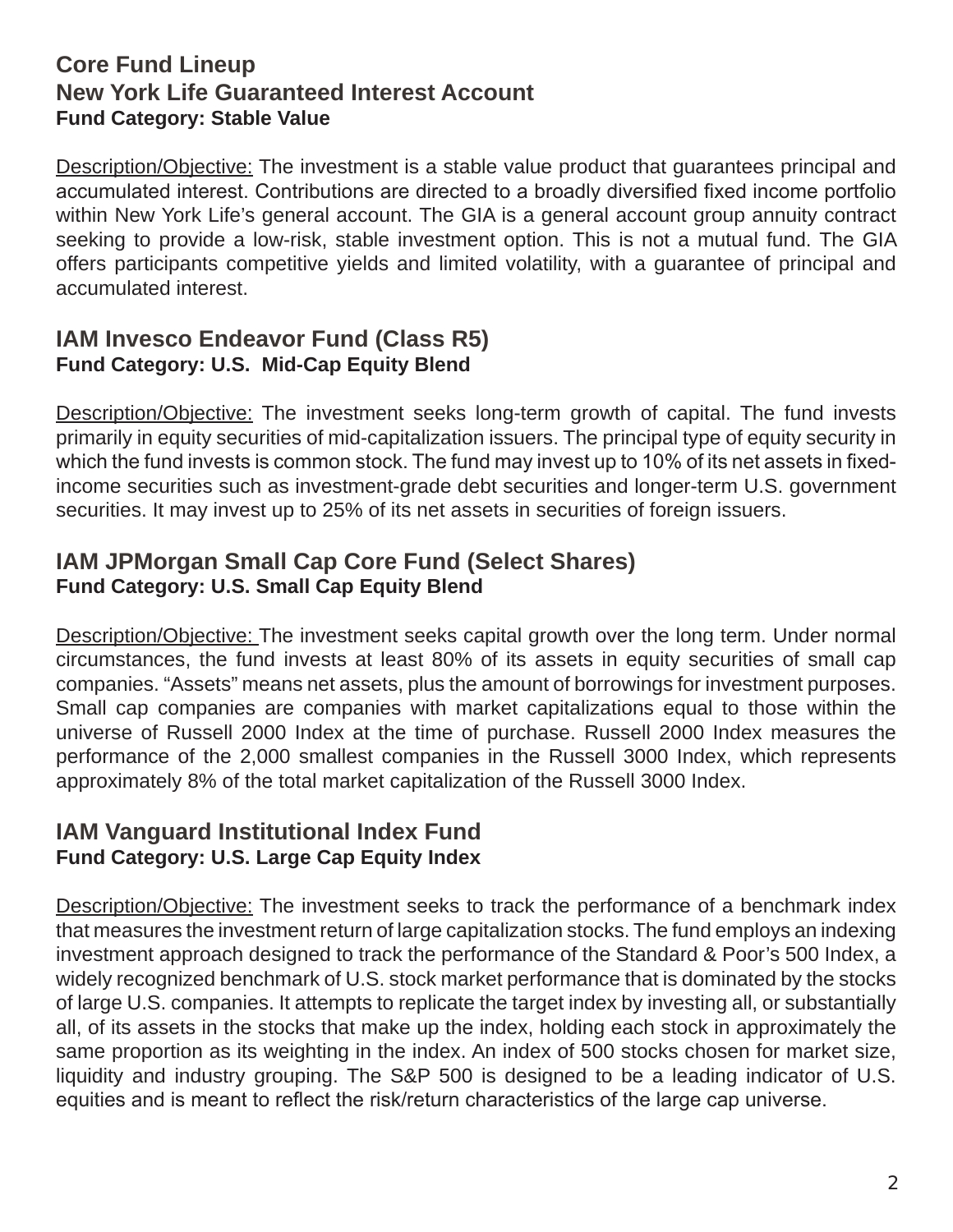## **IAM Dodge & Cox International Stock Fund Fund Category: International Equity**

Description/Objective: The investment seeks long-term growth of principal and income. The fund invests primarily in a diversified portfolio of equity securities issued by non-U.S. companies from at least three different countries, including emerging markets. It will invest at least 80% of its total assets in common stocks, preferred stocks, securities convertible into common stocks, and securities that carry the right to buy common stocks of non-U.S. companies. The fund invests primarily in medium-to-large well established companies based on standards of the applicable market.

## **IAM Neuberger Berman Emerging Markets Equity Fund (Class A) Fund Category: Diversified Emerging Mkts**

Description/Objective: The investment seeks long-term growth of capital. The fund normally invests at least 80% of its net assets, plus the amount of any borrowings for investment purposes, in equity securities of issuers in emerging market countries. It may invest in companies of any market capitalization. The fund may also invest in foreign real estate companies and in structured notes.

#### **IAM PIMCO Total Return Fund Category: Fixed Income**

Description/Objective: The investment seeks maximum total return, consistent with preservation of capital and prudent investment management. The fund normally invests at least 65% of its total assets in a diversified portfolio of Fixed Income Instruments of varying maturities, which may be represented by forwards or derivatives such as options, futures contracts, or swap agreements. It invests primarily in investment-grade debt securities, but may invest up to 10% of its total assets in high yield securities ("junk bonds") rated B or higher by Moody's, or equivalently rated by S&P or Fitch, or, if unrated, determined by PIMCO to be of comparable quality.

## **IAM Metropolitan West Total Return Bond Fund Fund Category: Fixed Income**

Description/Objective: The investment seeks to maximize long-term total return. The fund normally invests at least 80% of its net assets in investment grade fixed income securities or unrated securities that are determined by the Adviser to be of similar quality. Up to 20% of its net assets may be invested in securities rated below investment grade. Under normal conditions, the portfolio duration is two to eight years and the dollar-weighted average maturity ranges from two to fifteen years. The fund invests in the U.S. and abroad, including emerging markets, and may purchase securities of varying maturities issued by domestic and foreign corporations and governments.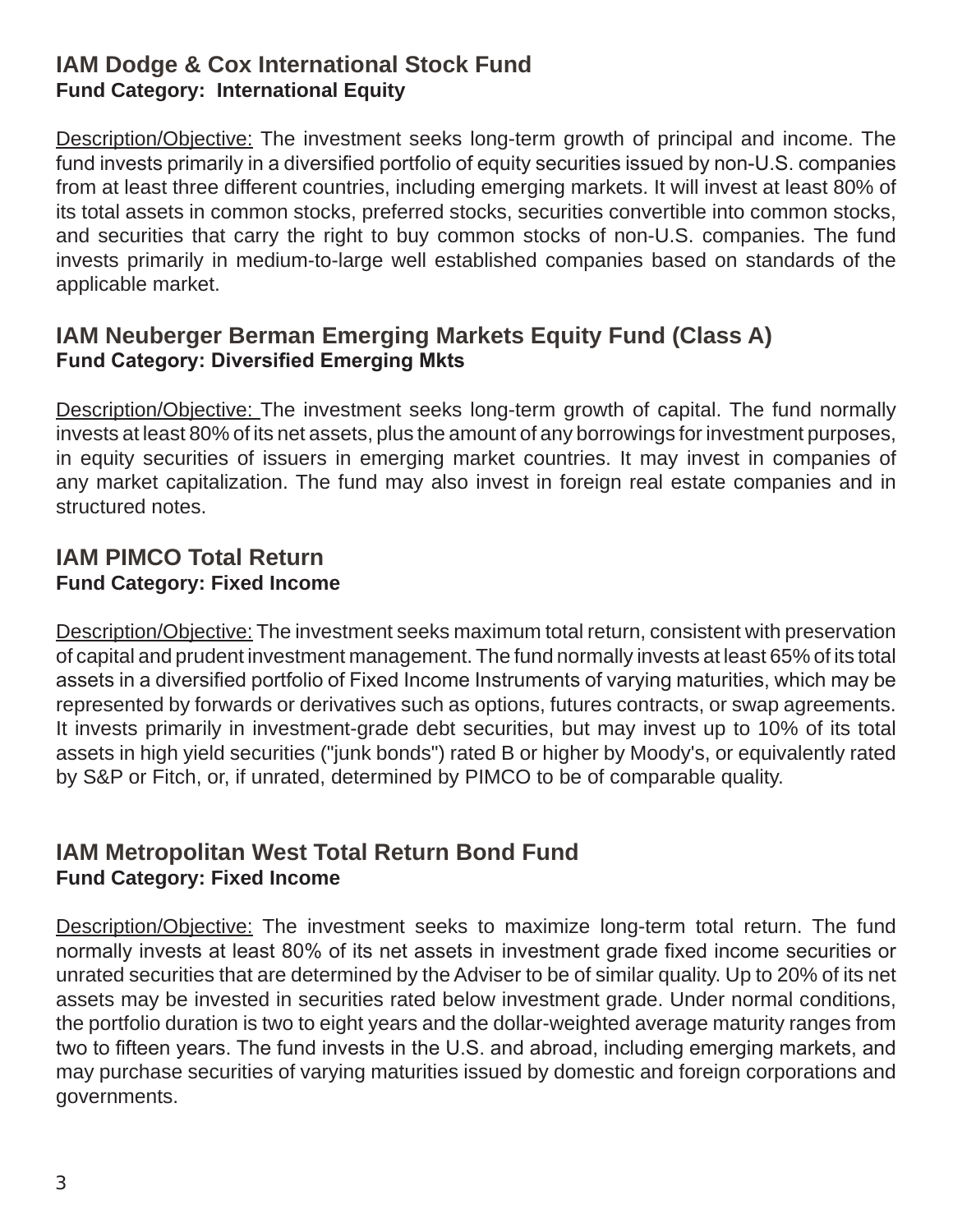### **IAM Vanguard Inflation Protected Securities Fund Category: Inflation Protected**

Description/Objective: The investment seeks to provide inflation protection and income consistent with investment in inflation-indexed securities. The fund invests at least 80% of its assets in inflation-indexed bonds issued by the U.S. government, its agencies and instrumentalities, and corporations. It may invest in bonds of any maturity; however, its dollar-weighted average maturity is expected to be in the range of 7 to 20 years. At a minimum, all bonds purchased by the fund will be rated investment-grade or, if unrated, will be considered by the advisor to be investment-grade.

#### **IAM Vanguard Russell 1000 Growth Index Fund Category: U.S. Large Cap –Growth Equity Index**

Description/Objective: The investment seeks to track the performance of a benchmark index that measures the investment return of large-capitalization growth stocks in the United States. The fund employs an indexing investment approach designed to track the performance of the Russell 1000® Growth Index. The index is designed to measure the performance of largecapitalization growth stocks in the United States. It attempts to replicate the target index by investing all, or substantially all, of its assets in the stocks that make up the index, holding each stock in approximately the same proportion as its weighting in the index. Russell 2000 Growth Index measures the performance of those Russell 2000 companies with higher price-to-book ratios and higher forecasted growth value

#### **IAM Vanguard Russell 1000 Value Index Fund Category: U.S. Large Cap –Value Equity Index**

Description/Objective: The investment seeks to track the performance of a benchmark index that measures the investment return of large capitalization value stocks in the United States. The fund employs an indexing investment approach designed to track the performance of the Russell 1000 Value Index. The index is designed to measure the performance of largecapitalization value stocks in the United States. It attempts to replicate the target index by investing all, or substantially all, of its assets in the stocks that make up the index, holding each stock in approximately the same proportion as its weighting in the index. Russell 2000 Value Index measures the performance of those Russell 2000 companies with lower price-to-book ratios and lower forecasted growth values.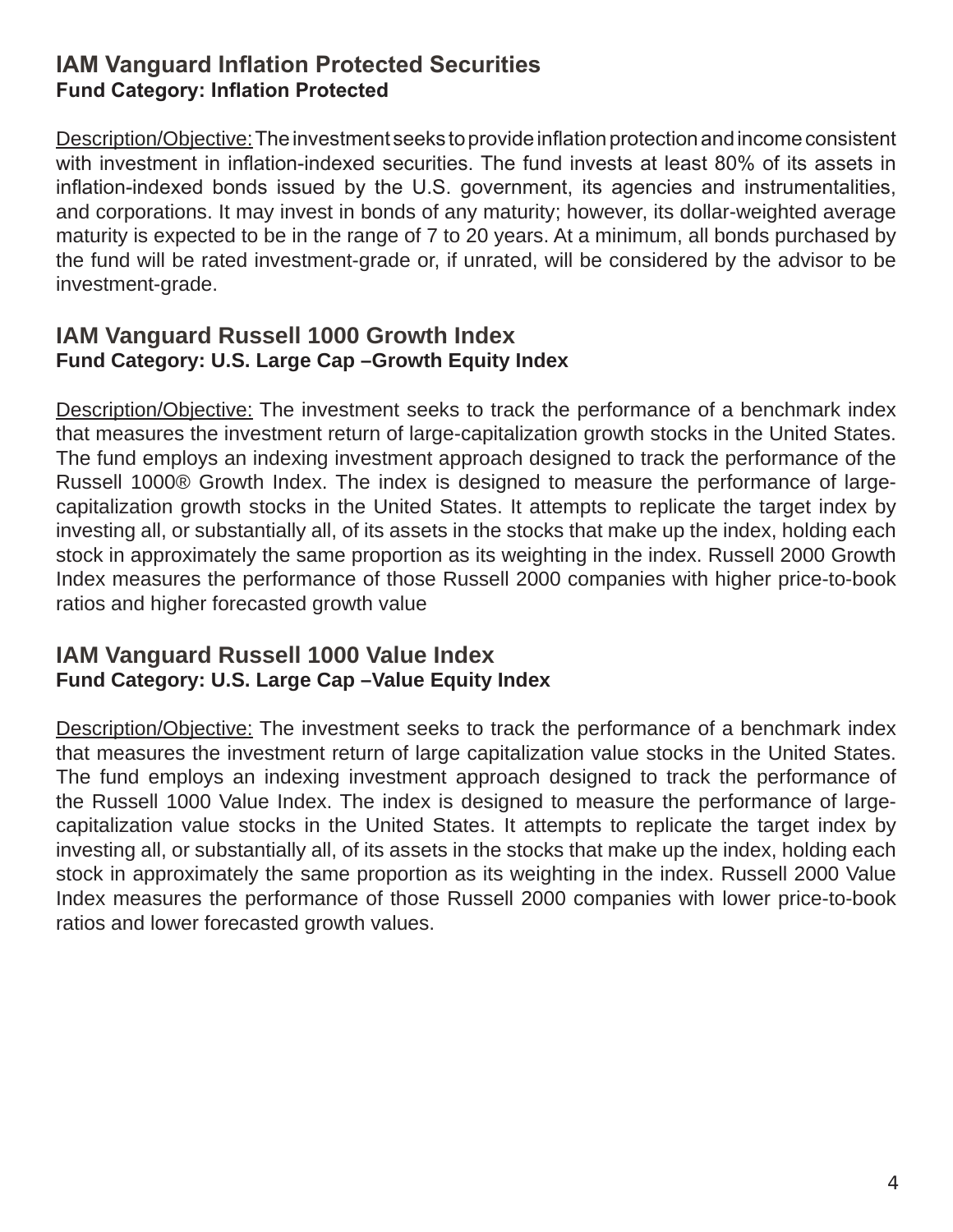#### **IAM Vanguard Total International Stock Index Fund Category: International Equity Index**

Description/Objective: The investment seeks to track the performance of a benchmark index that measures the investment return of stocks issued by companies located in developed and emerging markets, excluding the United States. The fund employs an indexing investment approach designed to track the performance of the FTSE Global All Cap ex US Index, a free-float-adjusted market capitalization-weighted index designed to measure equity market performance of companies located in developed and emerging markets, excluding the United States. The index includes more than 5,330 stocks of companies located in 45 countries.

#### **IAM Vanguard Total Stock Market Index Fund Category: All Cap U.S. Equity Index**

Description/Objective: The investment seeks to track the performance of a benchmark index that measures the investment return of the overall stock market. The fund employs an indexing investment approach designed to track the performance of the CRSP US Total Market Index, which represents approximately 100% of the investable U.S. stock market and includes large-, mid-, small-, and micro-cap stocks regularly traded on the New York Stock Exchange and Nasdaq. It invests by sampling the index, meaning that it holds a broadly diversified collection of securities that, in the aggregate, approximates the full index in terms of key characteristics.

# **Self-directed Brokerage Account**

The TD Ameritrade self-directed brokerage option (SDBA) is available as an additional investment option through your IAM National 401(k) Plan. An SDBA is a brokerage window within a retirement plan that lets you invest a portion of your plan assets in a wider array of investment choices. If you believe a self-directed brokerage account can play an important role in your investment strategy, contact John Hancock online at www.mylife.jhrps.com, or by phone at 800-294-3575 to request an account application.

# **Morningstar Retirement ManagerSM Online Advice**

A free, web-based service powered by Morningstar Retirement ManagerSM offers expert advice while providing participants with control over their account. Online Advice can help you select appropriate investment options, recommend savings deferral rates, and help you decide how much to allocate to each investment, based on your individual investing style and financial goals. It's important to review and rebalance your accounts periodically to keep your investment allocations in line with your objectives.

To take advantage of the plan's free, online professional advice offered through Morningstar® Retirement ManagerSM log online at www.mylife.jhrps.com and select the My Retirement tab.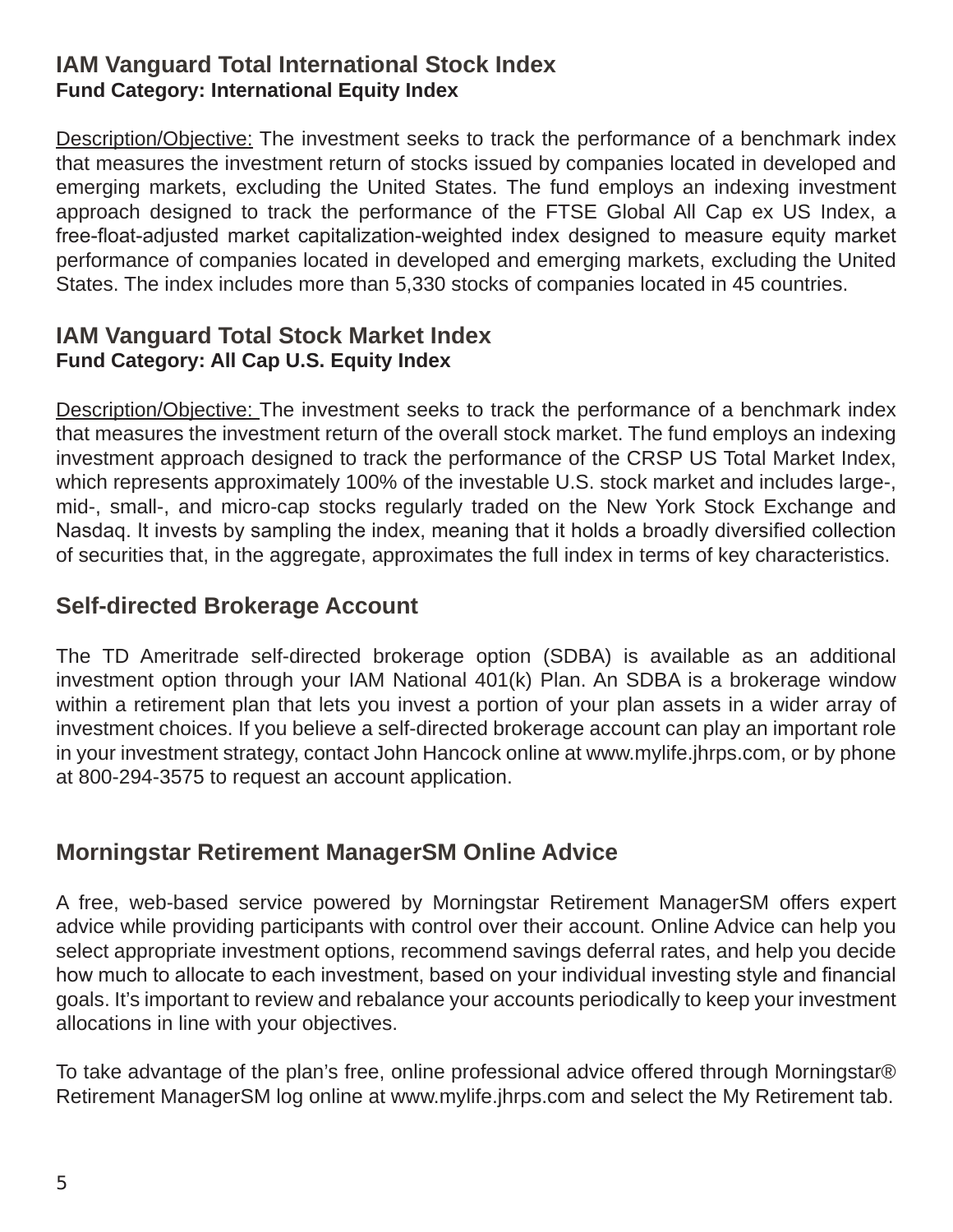#### **Accessing and Managing Your Account Accessing your account is easy, either online or by phone:**

**Online:** Log on www.mylife.jhrps.com You'll enjoy 24/7 access to a wide variety of investment planning tools and resources.

**By Phone:** Call the Participant Service Center at 800-294-3575. Representatives are available Monday through Friday, 8 a.m. to 10 p.m. (Eastern Time) on New York Stock Exchange business days. For your protection, all calls are recorded.

**Automated Voice Response:** Available 24 hours a day by calling 800-294-3575.

The IAM National 401(k) Plan is designed to comply with Section 404(c) of the Employee Retirement Income Security Act (ERISA). Generally, this means that the Plan provides you with the opportunity to exercise control over the investment of the assets in your individual account and the opportunity to choose from a broad range of investment alternatives. The Trustees have established the investment alternatives outlined in this booklet. You have the right to choose how your individual account will be allocated among these alternatives.

By setting up the Plan as a Section 404(c) Plan, the Trustees are relieved of liability for losses that are the direct result of the investment instructions given by you. The Trustees retain responsibility for the selection of the available alternatives and for monitoring their performance.

If you do not direct the investment of your individual account, 100% of your balance will be invested in the IAM Vanguard Target Retirement Income Trust II, which is the default investment option selected by the Trustees. There are no restrictions on directing assets out of the default investment option, and your individual account will not be charged additional fees or expenses when and if you do so.

To direct the way your individual account is invested, you may go online at www.mylife.jhrps.com, or you may call the toll-free telephone service at 800-294-3575.

**Please call 800-294-3575 for a prospectus and, if available, a summary prospectus. Investors are asked to consider the investment objectives, risks, and charges and expenses of the investment carefully before investing. The prospectus and the summary prospectus contain this and other information about the investment company. Please read the prospectus or summary prospectus carefully before investing.**

Morningstar Associates, LLC is a registered investment advisor and wholly owned subsidiary of Morningstar Inc. Neither Morningstar Associates LLC nor Morningstar Inc. are affiliated with New York Life Investment Management LLC.

TD Ameritrade® Corporate Services, 1005 N. Ameritrade Place, Bellevue, NE 68005, member FINRA/SIPC, serves as broker for selfdirected brokerage.

All mutual funds are subject to market risk, including possible loss of principal. Diversification cannot assure a profit or protect against loss in a declining market.